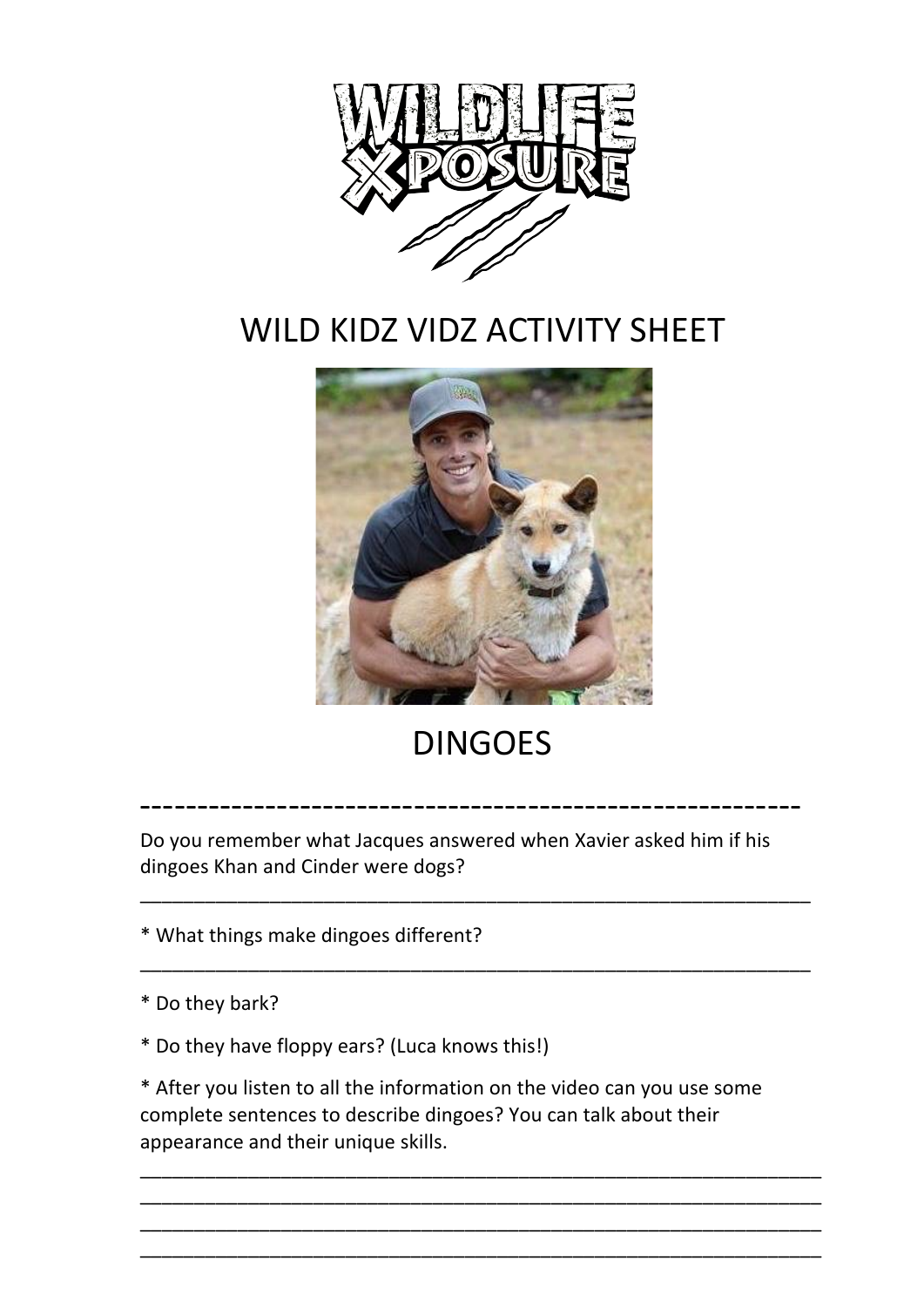\* Dingoes are CARNIVORES so they eat \_\_\_\_\_\_\_\_\_\_\_\_\_\_\_\_\_\_\_\_\_\_\_\_\_\_\_\_\_\_\_

\* Dingoes are Australia's APEX PREDATOR which means 

and they are really important in our ECOSYSTEM keeping Nature's balance.

\_\_\_\_\_\_\_\_\_\_\_\_\_\_\_\_\_\_\_\_\_\_\_\_\_\_\_\_\_\_\_\_\_\_\_\_\_\_\_\_\_\_\_\_\_\_\_\_\_\_\_\_\_\_\_\_\_\_\_\_\_\_\_

\_\_\_\_\_\_\_\_\_\_\_\_\_\_\_\_\_\_\_\_\_\_\_\_\_\_\_\_\_\_\_\_\_\_\_\_\_\_\_\_\_\_\_\_\_\_\_\_\_\_\_\_\_\_\_\_\_\_\_\_\_\_\_

\* How long do people think dingoes been on the Australian continent?

\* How old are Xavier's dingoes? Khan is \_\_\_\_\_\_\_ and Cinder is \_\_\_\_\_\_\_

\* Dingoes that live in the wild only live to around 6 or 8 years. Why do you think that happens when Xavier's dingoes are so much older already?

\_\_\_\_\_\_\_\_\_\_\_\_\_\_\_\_\_\_\_\_\_\_\_\_\_\_\_\_\_\_\_\_\_\_\_\_\_\_\_\_\_\_\_\_\_\_\_\_\_\_\_\_\_\_\_\_\_\_\_\_\_\_\_ \_\_\_\_\_\_\_\_\_\_\_\_\_\_\_\_\_\_\_\_\_\_\_\_\_\_\_\_\_\_\_\_\_\_\_\_\_\_\_\_\_\_\_\_\_\_\_\_\_\_\_\_\_\_\_\_\_\_\_\_\_\_\_ \_\_\_\_\_\_\_\_\_\_\_\_\_\_\_\_\_\_\_\_\_\_\_\_\_\_\_\_\_\_\_\_\_\_\_\_\_\_\_\_\_\_\_\_\_\_\_\_\_\_\_\_\_\_\_\_\_\_\_\_\_\_\_

\* Xavier tells us that dingoes are one of the oldest canine species in the world but sadly now their CONSERVATION STATUS is "THREATENED".

\_\_\_\_\_\_\_\_\_\_\_\_\_\_\_\_\_\_\_\_\_\_\_\_\_\_\_\_\_\_\_\_\_\_\_\_\_\_\_\_\_\_\_\_\_\_\_\_\_\_\_\_\_\_\_\_\_\_\_\_\_\_\_

\_\_\_\_\_\_\_\_\_\_\_\_\_\_\_\_\_\_\_\_\_\_\_\_\_\_\_\_\_\_\_\_\_\_\_\_\_\_\_\_\_\_\_\_\_\_\_\_\_\_\_\_\_\_\_\_\_\_\_\_\_\_\_

\_\_\_\_\_\_\_\_\_\_\_\_\_\_\_\_\_\_\_\_\_\_\_\_\_\_\_\_\_\_\_\_\_\_\_\_\_\_\_\_\_\_\_\_\_\_\_\_\_\_\_\_\_\_\_\_\_\_\_\_\_\_\_ \_\_\_\_\_\_\_\_\_\_\_\_\_\_\_\_\_\_\_\_\_\_\_\_\_\_\_\_\_\_\_\_\_\_\_\_\_\_\_\_\_\_\_\_\_\_\_\_\_\_\_\_\_\_\_\_\_\_\_\_\_\_\_

What do you think that means?

Can you find out if dingoes are protected in Australia?

\* What do you think we could do to protect dingoes?

\* Indigenous aboriginal people have a long history connected to dingoes. How did they interact with dingoes?

\* Do you know that not everyone can keep a dingo as a pet. There are special rules and conditions. Why do you think that is necessary?

\_\_\_\_\_\_\_\_\_\_\_\_\_\_\_\_\_\_\_\_\_\_\_\_\_\_\_\_\_\_\_\_\_\_\_\_\_\_\_\_\_\_\_\_\_\_\_\_\_\_\_\_\_\_\_\_\_\_\_\_\_\_\_ \_\_\_\_\_\_\_\_\_\_\_\_\_\_\_\_\_\_\_\_\_\_\_\_\_\_\_\_\_\_\_\_\_\_\_\_\_\_\_\_\_\_\_\_\_\_\_\_\_\_\_\_\_\_\_\_\_\_\_\_\_\_\_

\_\_\_\_\_\_\_\_\_\_\_\_\_\_\_\_\_\_\_\_\_\_\_\_\_\_\_\_\_\_\_\_\_\_\_\_\_\_\_\_\_\_\_\_\_\_\_\_\_\_\_\_\_\_\_\_\_\_\_\_\_\_\_ \_\_\_\_\_\_\_\_\_\_\_\_\_\_\_\_\_\_\_\_\_\_\_\_\_\_\_\_\_\_\_\_\_\_\_\_\_\_\_\_\_\_\_\_\_\_\_\_\_\_\_\_\_\_\_\_\_\_\_\_\_\_\_